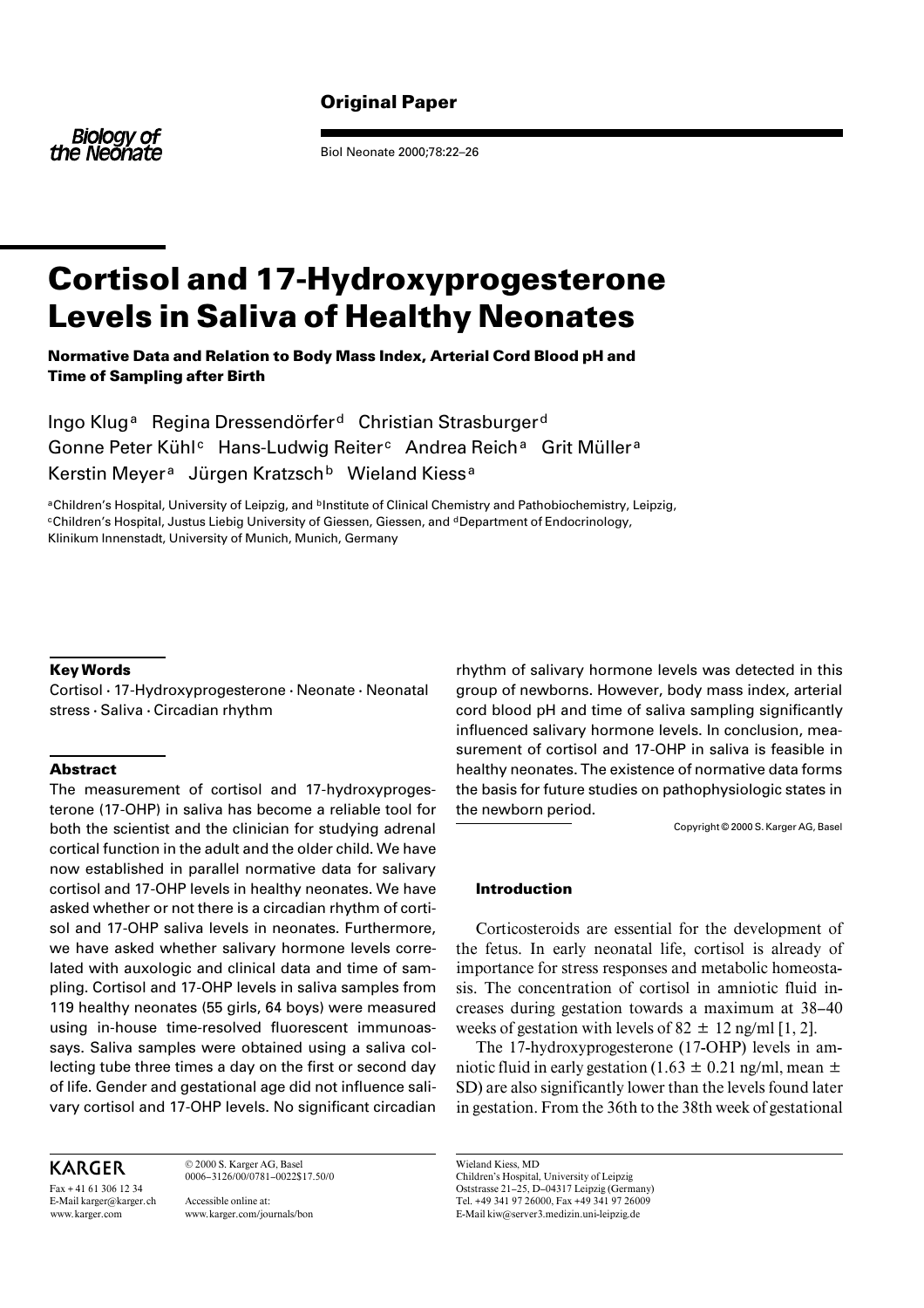age, 17-OHP levels reach a maximum of  $3.8 \pm 0.74$  ng/ml [3]. High 17-OHP levels in amniotic fluid are found in fetuses with congenital adrenal hyperplasia [4, 5].

The transplacental transfer of cortisol and synthetic glucocorticoids has been demonstrated. In the middle of gestation, maternal plasma cortisol levels are 8–10 times higher than the fetal concentrations [6, 7]. The relative biologic activity and metabolic rates of glucocorticoids during gestation and at term have been studied previously [8–11].

The measurement of cortisol and 17-OHP in saliva has become a reliable tool for both the scientist and the clinician for studying adrenal cortical function in the adult and the older child [12–15]. We have now established in parallel normative data for salivary cortisol and 17-OHP levels in healthy neonates. In addition, we have asked whether or not there is a circadian rhythm of cortisol and 17-OHP saliva levels in neonates and whether salivary hormone levels correlate with clinical data of the newborns and time of sampling. Cortisol and 17-OHP levels in saliva samples from 119 healthy neonates were measured using in-house time-resolved fluorescent immunoassays. These normative data are expected to build the basis for future studies on pathophysiologic states of adrenal function and stress responses in the newborn period.

#### **Subjects and Methods**

#### *Subjects*

Saliva cortisol and 17-OHP levels were determined in 119 healthy neonates (55 girls and 64 boys). Auxologic and clinical data were recorded using a structured questionnaire (table 1). 25 neonates were born by sectio caesarea, 94 vaginally. Duration of birth was 44– 54 min and the time from onset of labor until birth was  $414 \pm 256$ min in the 94 neonates with vaginal delivery. Saliva was collected 18–24 h (n = 21) or 25–55 h (n = 98) after birth.

#### *Saliva Sampling*

From each infant, three saliva samples were taken at 7:00, 13:00 and 19:00 h before meals. Saliva was obtained by using a saliva collecting tube with a cotton swab inside (Salivette®, Sarstedt, Nümbrecht, Germany). The cotton swab was left in the neonates' mouth for 5 min. This procedure did not cause any distress. Saliva samples were centrifuged and stored frozen at –20**°**C until analysis.

#### *Cortisol and 17-OHP Assays*

Samples were analyzed using in-house time-resolved fluorescent immunoassays as described before [12, 13]. In some cases, sample volumes were too small for duplicate determination of the two hormones. Therefore, some measures contain smaller sample numbers  $(\leq 119)$ . In brief, specific polyclonal antibodies against cortisol and 17-OHP respectively were used as first antibodies. Cortisol or 17- OHP biotin conjugates were used as tracers. Cross-reactivities of the **Table 1.** Anthropometric and clinical data of the 119 healthy neonates investigated in respect to salivary cortisol and 17-OHP levels

|                        | Median | Range         |
|------------------------|--------|---------------|
| Gestational age, weeks | 39     | $31 - 42$     |
| Weight, g              | 3,290  | 2,080-4,550   |
| Length, cm             | 51     | $45 - 57$     |
| Head circumference, cm | 34     | $30 - 38$     |
| Body surface, $m2$     | 0.2    | $0.15 - 0.25$ |
| BMI, $\text{kg/m}^2$   | 12.5   | $9.8 - 15.9$  |
| Cord blood pH          | 7.31   | $7.07 - 7.53$ |

immunoassays were very low [12, 13]. Hence, the assays are considered to be ideal for measuring steroid levels in the neonatal period. The interassay coefficient of variation was between 4.1 and 11.7% for the cortisol assay and between 5.0 and 9.8% for the 17-OHP assay. The intraassay coefficient of variation was between 5.3 and 8.8% for the cortisol assay and between 5.0 and 9.8% for the 17-OHP assay.

#### **Results**

#### *Anthropometric and Clinical Data*

Anthropometric and clinical data of the neonates are summarized in Subjects and Methods and in table 1. As was expected, there was a correlation between gestational age and auxologic parameters (data not shown).

#### *Cortisol and 17-OHP Levels in 119 Healthy Neonates*

Cortisol and 17-OHP levels were measurable in saliva samples of all healthy neonates. Only on rare occasions was there too small a saliva volume to measure both hormones in duplicate. There were no differences between cortisol and 17-OHP levels in saliva from male and female neonates (data not shown). Normative data for salivary cortisol and 17-OHP levels in the neonatal period were generated (table 2, 3). Interestingly, there was a significant difference in salivary hormone levels when time of sampling was analyzed: significantly higher morning cortisol levels ( $p = 0.015$ ) were found in the group in which samples had been taken 18–24 h after birth compared to the group where samples had been obtained 25– 55 h after birth (fig. 1a). 17-OHP levels were significantly higher at all three times (morning  $p = 0.001$ , midday  $p =$ 0.017, evening  $p = 0.038$  in the group where saliva samples had been taken 18–24 h after birth compared to the group where samples had been taken 25–55 h after delivery (fig. 1b).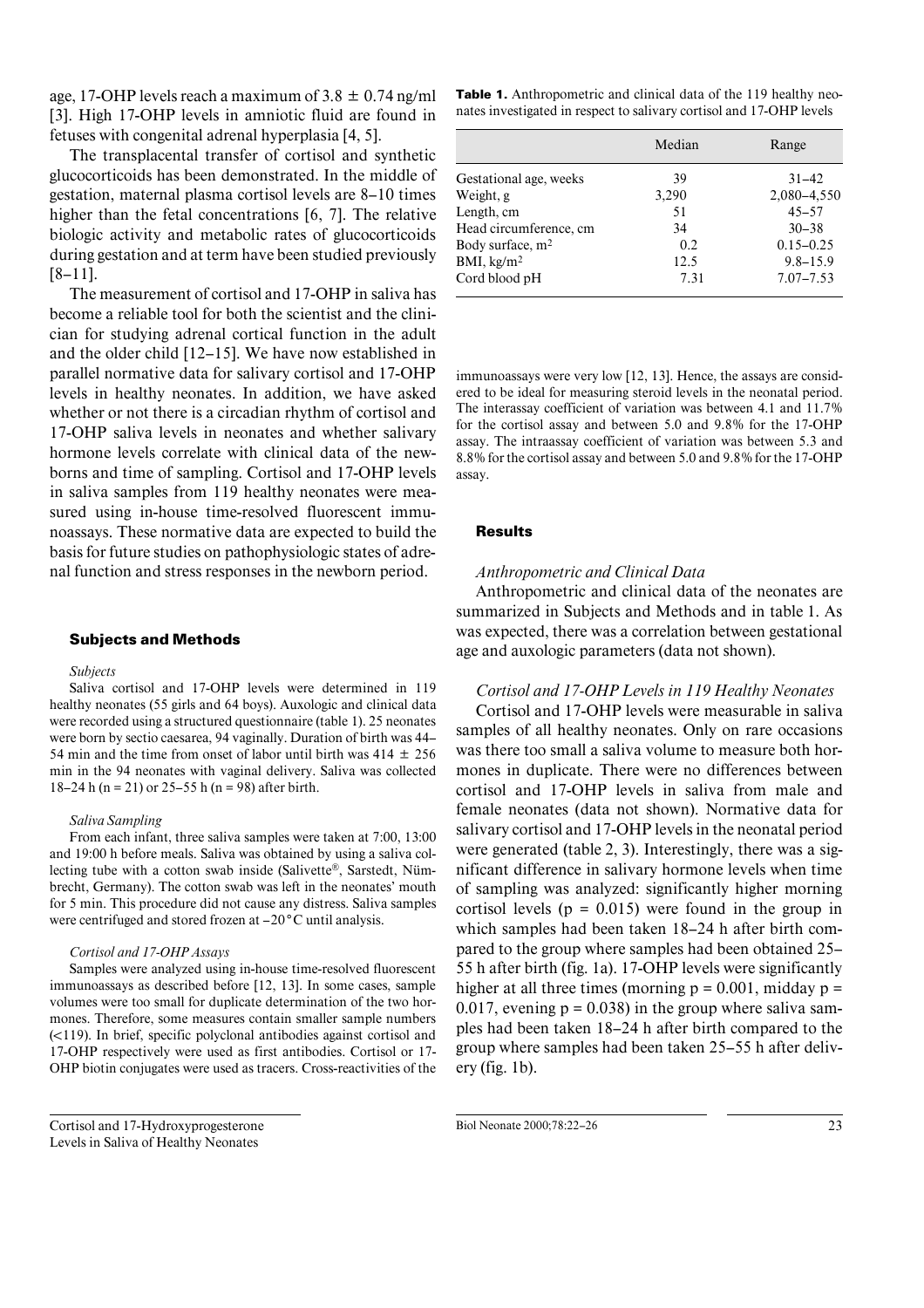

**Fig. 1.** Salivary cortisol (**a**) and 17-OHP levels (**b**) (median, 1st and 3rd quartile) in 119 healthy neonates with samples taken 18–24 ( $\Diamond$ ) or 25–55 ( $\times$ ) h after birth as described in Methods. In the group in which saliva samples were taken within 24 h after birth, morning, midday and evening 17-OHP and cortisol levels were significantly higher (morning  $p = 0.001$ , midday  $p = 0.017$ , evening  $p = 0.04$  for 17-OHP; morning  $p = 0.0015$  for cortisol) compared to the group in which samples were obtained later than 24 h after birth.

**Table 2.** Salivary cortisol levels (ng/ml) from healthy newborns according to time of sampling

|  |                               |  |  | <b>Table 3.</b> Salivary 17-OHP levels (pg/ml) from healthy newborns |
|--|-------------------------------|--|--|----------------------------------------------------------------------|
|  | according to time of sampling |  |  |                                                                      |

|         | Mean $\pm$ SD                     | Range          | Median | n  |         | Mean $\pm$ SD                     |
|---------|-----------------------------------|----------------|--------|----|---------|-----------------------------------|
|         | Samples taken 18–24 h after birth |                |        |    |         | Samples taken 18-24 h after birth |
| Morning | $14.25 \pm 11.82$                 | $2.21 - 49.46$ | 11.19  | 21 | Morning | $623.1 \pm 481.4$                 |
| Midday  | $12.97 \pm 11.26$                 | $2.62 - 46.55$ | 10.18  | 21 | Midday  | $497.0 \pm 323.3$                 |
| Evening | $10.71 \pm 6.58$                  | $3.42 - 23.45$ | 8.15   | 19 | Evening | $397.5 \pm 260.6$                 |
|         | Samples taken 25-55 h after birth |                |        |    |         | Samples taken 25-55 h after birth |
| Morning | $9.76 \pm 9.36$                   | $2.41 - 60.40$ | 6.71   | 98 | Morning | $305.6 \pm 222.4$                 |
| Midday  | $8.61 \pm 5.71$                   | $2.37 - 28.66$ | 6.66   | 96 | Midday  | $295.4 \pm 175.8$                 |
| Evening | $8.19 \pm 5.29$                   | $1.21 - 34.66$ | 6.80   | 96 | Evening | $247.1 \pm 131.4$                 |

|         | Samples taken 18–24 h after birth<br>$623.1 \pm 481.4$ | 211.4–1723.3 | 443.4 | 15 |
|---------|--------------------------------------------------------|--------------|-------|----|
| Morning |                                                        |              |       |    |
|         |                                                        |              |       |    |
| Midday  | $497.0 \pm 323.3$                                      | 183.4-1781.0 | 323.3 | 17 |
| Evening | $397.5 \pm 260.6$                                      | 161.6–945.6  | 287.6 | 10 |
|         | Samples taken 25–55 h after birth                      |              |       |    |
| Morning | $305.6 \pm 222.4$                                      | 81.8-1528.9  | 239.4 | 75 |
| Midday  | $295.4 \pm 175.8$                                      | 116.4–983.6  | 256.4 | 65 |
| Evening | $247.1 \pm 131.4$                                      | 92.3–739.2   | 205.6 | 56 |

## *Lack of Circadian Rhythm of Cortisol and 17-OHP Levels*

Neither saliva cortisol levels nor 17-OHP levels showed a circadian rhythm (fig. 1a, b). However, there was a significant correlation between 17-OHP levels in the morning, midday and evening (morning and midday  $r = 0.7$ , midday and evening  $r = 0.67$ , morning and evening  $r = 0.63$ ).

## *Salivary Cortisol Levels as an Indicator of Stress in the Neonate*

Arterial cord blood pH values were significantly and inversely related to the duration of labor in the whole group of neonates considered to be healthy and not exposed to known unexpected stresses ( $r = 0.37$ ,  $p >$  0.001; data not shown). When we asked whether or not early cortisol levels were related to cord blood pH as an indicator of stress to the baby, a significant inverse relation was found in the group of infants where saliva samples had been taken within 24 h after birth  $(r = -0.52)$ .

## *Relation between Cortisol and 17-OHP Levels in Saliva*

Since both cortisol and 17-OHP can be derived from the adrenal cortex of the infant, we have asked whether or not cortisol and 17-OHP levels in saliva of healthy neonates correlated. In fact, when parallel measurements of cortisol and 17-OHP in a total of 240 saliva samples were analyzed, there was a significant correlation between cortisol and 17-OHP levels in saliva  $(r = 0.33, p < 0.0001)$ .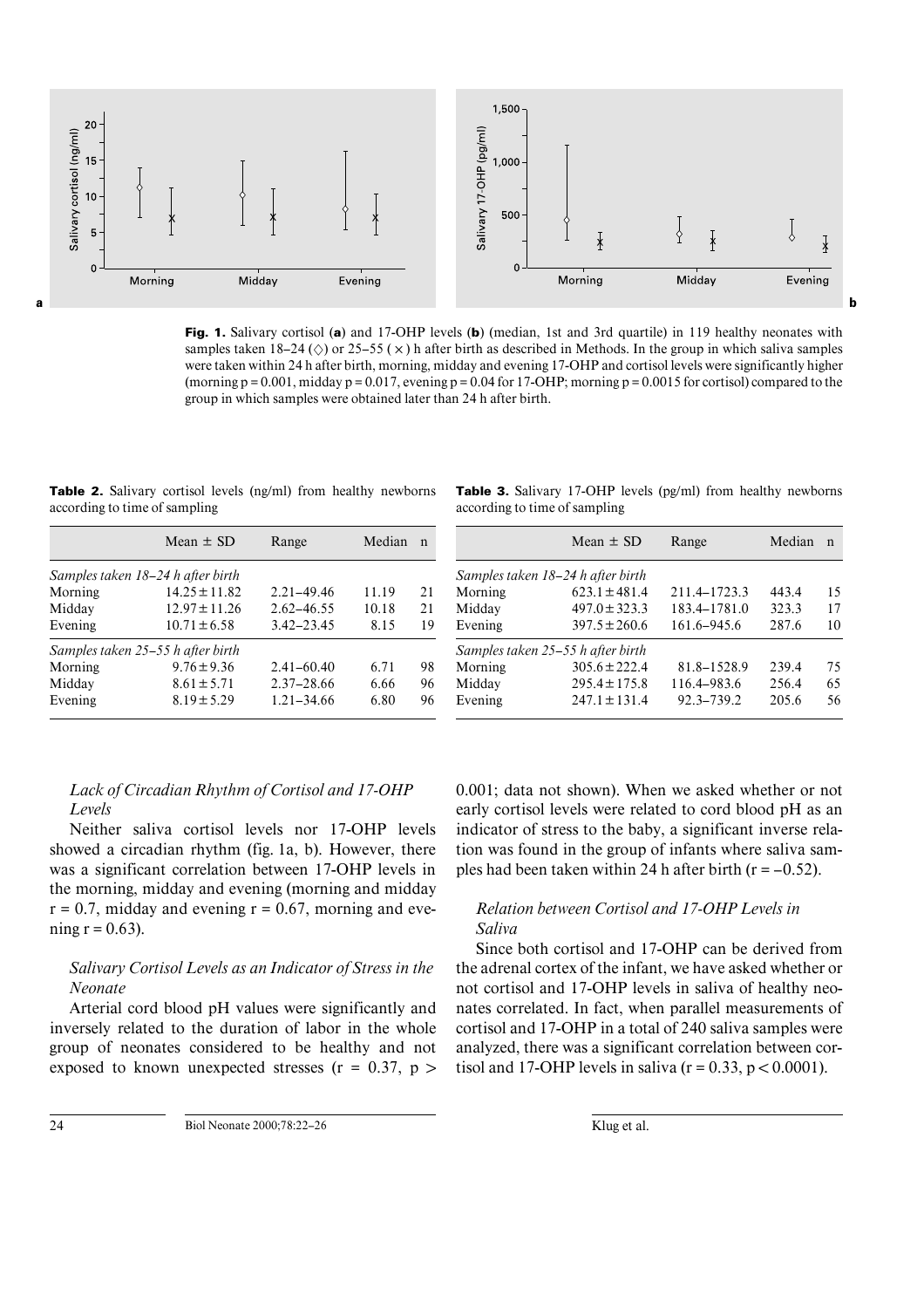#### **Discussion**

Significantly higher salivary cortisol levels (mean 14.25 ng/ml) were found in infants in which saliva had been sampled within the first 24 h after birth compared to the group of infants in which samples had been obtained 25–55 h after birth (mean 9.76 ng/ml;  $p < 0.001$ ). We hypothesize that stress might contribute to high cortisol production of the neonate around birth and during delivery [15, 16]. As a consequence, high cortisol saliva levels are present at birth and shortly thereafter. Due to the short half-life of cortisol, the high cortisol levels then decline rapidly during the first days of life. This assumption is in agreement with the findings of Bertrand et al. [14] who also found that cortisol levels declined after birth. They also investigated plasma cortisol levels of 75 neonates born at term. Maximum cortisol levels (40.5 ng/ml) were found shortly after birth, while a minimum (6.7 ng/ml) was observed between the 3rd and the 5th day of life. These data are in accordance with our data in respect to saliva cortisol levels. In addition, Bespalova et al. [15] showed a decline in plasma cortisol levels within the first day of life in healthy neonates. Kurihara et al. [17] investigated saliva and plasma cortisol levels as an indicator of stress in neonates. Saliva cortisol levels showed a close correlation with plasma cortisol levels. Cortisol levels were positively related to stress in this group of neonates and infants.

In our study, low cord blood pH was related to longer duration of labor ( $r = 0.26$ ,  $p = 0.01$ ). It has to be emphasized in this context that all infants studied by us were healthy, not asphyxiated and undistressed. Therefore the range of cord blood pH values is limited. It would be expected that in a study also involving ill or distressed neonates, a larger range of pH values would be found. Still there was a striking inverse relation between morning cortisol levels and cord blood pH ( $r = -0.52$ ,  $p = 0.017$ ) in the group in which samples were taken within 24 h after birth. In the same group, there was a positive correlation between morning cortisol levels and body mass index (r = 0.58,  $p = 0.006$ ). A multiple regression analysis showed that both correlations just exist because of two extremely high morning cortisol levels, which belong to two participants with extremely high body mass indices. We hypothesize that elevated salivary cortisol levels – as an expression of increased stress – might be related to high body mass index and near asphyxiation. This hypothesis should be tested in a prospective study involving distressed and asphyxiated as well as healthy neonates.

It is unclear at what time of infancy the circadian rhythmicity of cortisol release is first present. Some authors believe that rhythmicity starts as early as within the 2nd week of life [15, 18–23], while others state that the circadian rhythm of cortisol plasma levels is only present after 9 months of life [16]. In our study, no circadian rhythmicity was present in the whole group of 119 infants during the two days of the study period.

Reference values of plasma 17-OHP levels in neonates and infants have been reported previously [24, 25]. We now provide normative data on 17-OHP saliva levels in neonates. In our study, 17-OHP salivary levels rapidly decreased from the first to the second day of life. This finding goes along with the data from Sippell et al. [20] who showed that 17-OHP blood levels decrease rapidly after birth [20, 25]. In contrast to salivary cortisol levels, 17-OHP morning, midday and evening levels show a remarkable correlation: high morning levels are related to high midday and high evening levels. As a result of this, it could indeed be possible to take just one sample a day in order to, e.g. screen for congenital adrenal hyperplasia using saliva samples.

In conclusion, we have established normative data for salivary cortisol and 17-OHP in healthy neonates (table 2, 3; fig. 1). The salivary concentrations of both hormones decline rapidly after birth. No gender difference of salivary cortisol and 17-OHP levels was found. The determination of salivary cortisol levels in neonates might be a helpful measure to control for neonatal stress and birth asphyxia.

#### **Acknowledgments**

We wish to thank Christian Smit for helping collect samples. We also wish to express our sincere gratitude to the parents who gave permission to study their infants. We gratefully acknowledge the generous gift of saliva collecting devices (Salivette®) by Sarstedt, Nümbrecht, Germany.

Cortisol and 17-Hydroxyprogesterone Levels in Saliva of Healthy Neonates